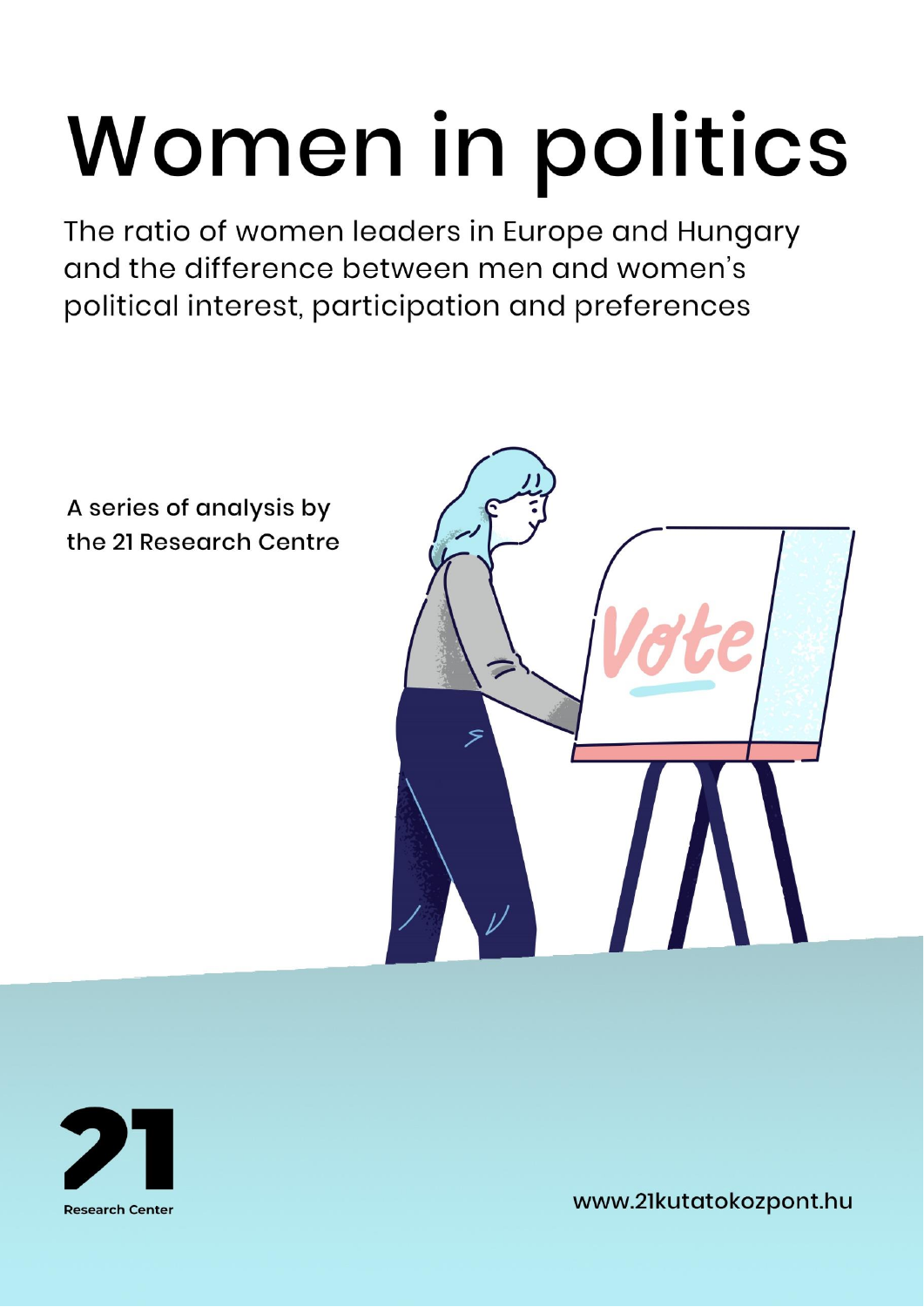

The United Nations officially declared March 8 as the United Nations Day for Women's Rights and International Peace in 1977. At the beginning of the 20th century in North America and Europe the day was connected to workers' movements, however, since then the emphasis has slowly shifted to women's equal rights and the women's role in politics and economics.

The following short analysis has two main parts: first, we are going to provide a description on the roles of women in politics in Europe and Hungary, presenting the ratio of women in the European Union and on national levels, and finally in the Hungarian parliament, while taking close a look at women's ratio of entry in the parliament. The second part contains an analysis on the political behaviour of women and men and the differences between them, using two databases from 2018 and 2021.

The adjusted sample represents the opinion of teachers working in Hungary along three dimensions (age, region, type of institution). In this brief report we are going to provide a snapshot of the research.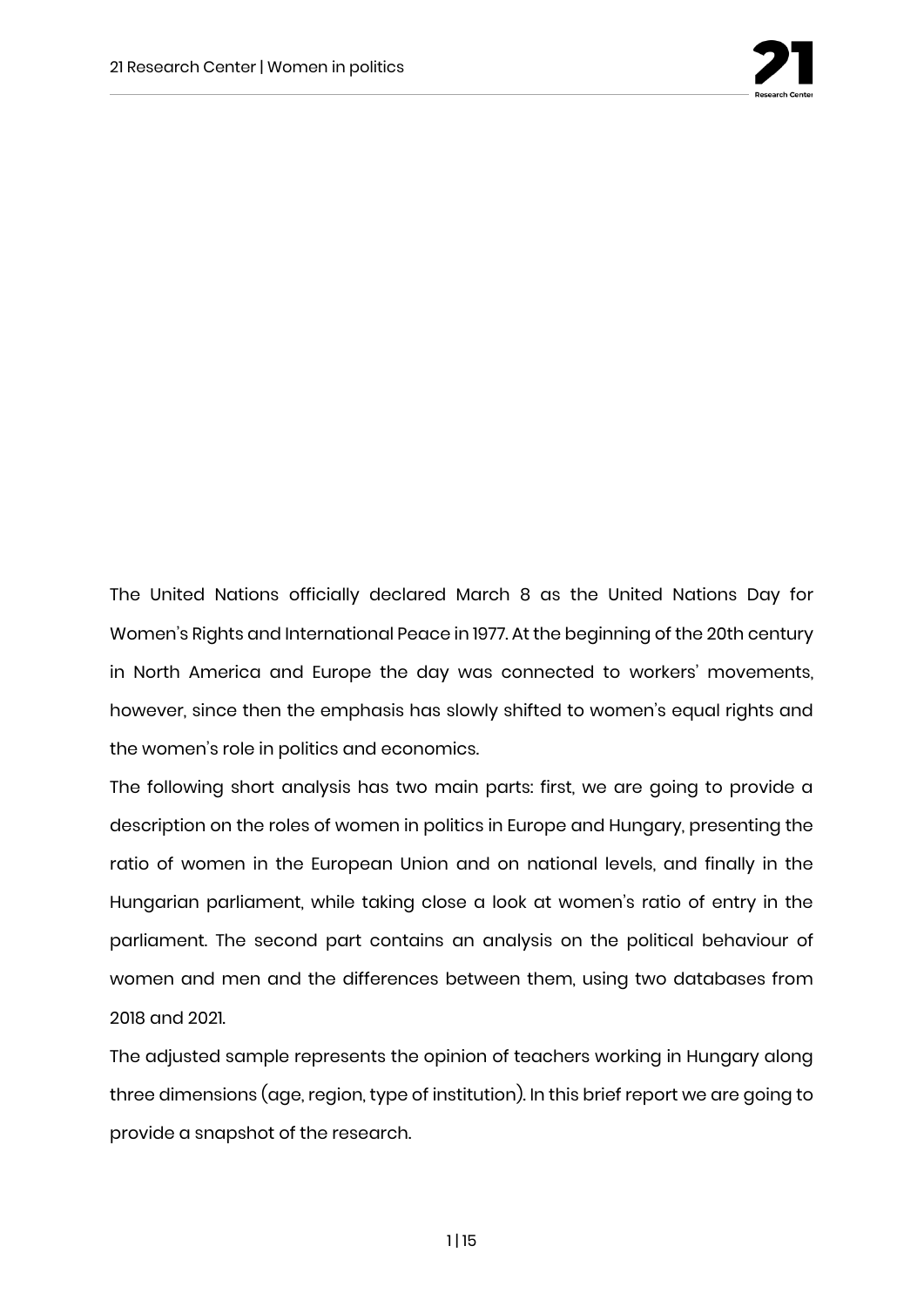

## **First part: The ratio of women leaders in Europe and Hungary**

The fight for equal rights of women has been going on for centuries and it focused on equal political rights in the wake of the movement. In Hungary, women have had the right to vote since 1919, and the first female member of the Hungarian parliament, Margit Slachta was elected in the following years. The ratio of women in the parliament was rising between 1949 and 1980, but it was only because of topdown pressure. After the first democratic elections, the ratio of women in the parliament was 7%, and it has been stagnating around 10% ever since then. The relative situation compared to other European countries is becoming worse.

Women's participation in the parliament is the measure of equal opportunities, and it also reflects the attitude of society and political parties. It has practical dimensions, which include the validation of their particular point of view, putting women's issues on the agenda, and the representation of women's interests. Moreover, the acknowledgement of women as political actors has a symbolic value. Let's place the situation of women with political capital in Hungary within the international context. In the European Parliament there are 705 representatives, among which 277 are women (39%). The first figure shows the ratio of women in member states' EP delegations. Hungary has 21 representatives and 8 of them are women, which means that 38% of Hungarian mandates are held by women. This is equal to the ratio of women in the whole EP. A recent study shows that quotas are the most important explanatories of the gender ratio in EP lists.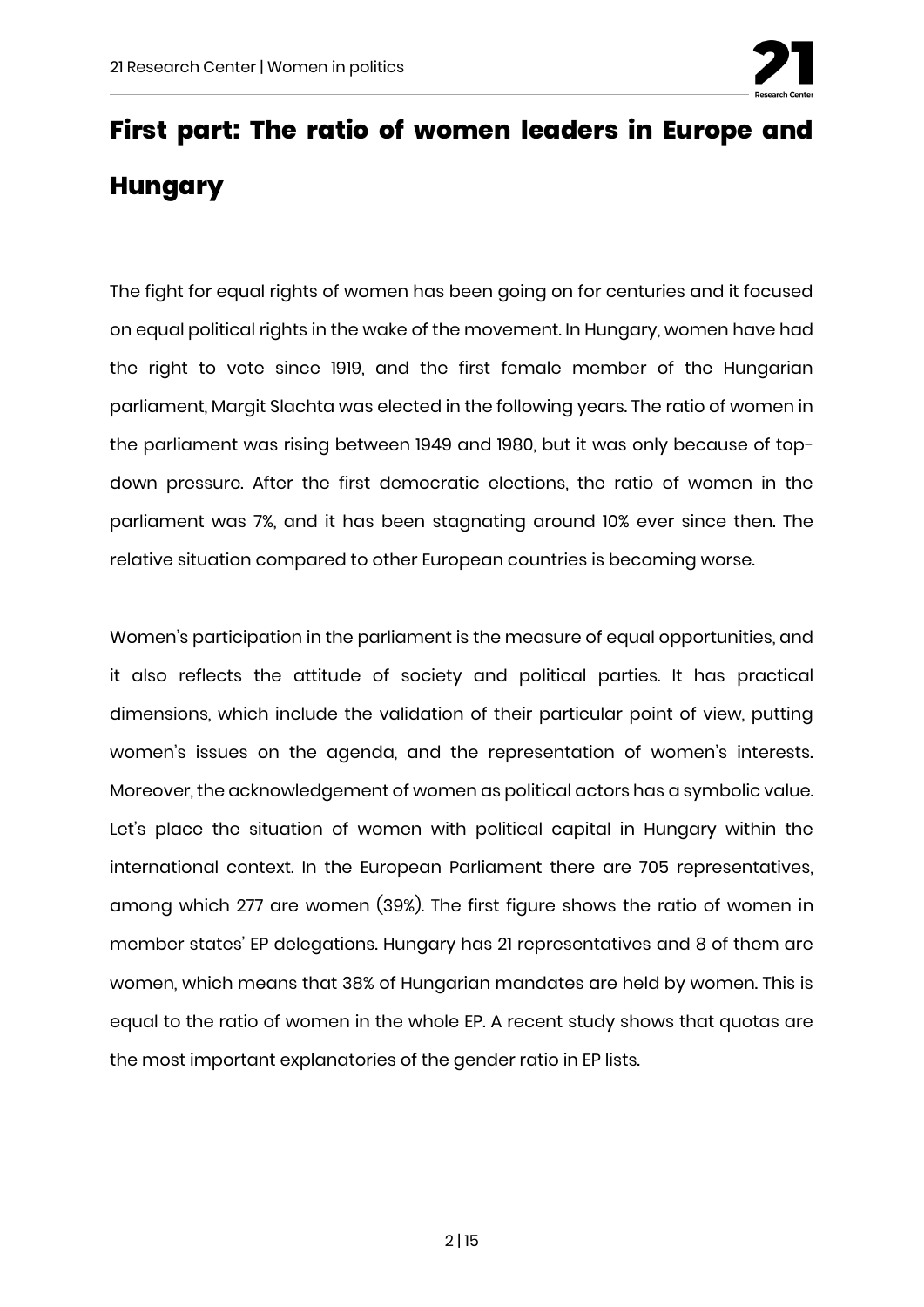

Figure 1. The ratio of women among EP representatives of EU members (%). 2021 Mapbox, OpenStreetMap.



The ratio of women among EP representatives of EU members (%)

The second figure shows the composition of European countries' national parliaments. Among European countries the ratio of women is the lowest in Hungary, being only 12%. The low ratio of women representatives in the Hungarian parliament is significant in regional context as well: the ratio is almost double in Slovakia and in the Czech Republic (23-23%), and even higher in Poland (29%). Hungary does not only appear among the last countries in Europe, but in the world as well: on the international list of women's ratio in national parliaments Hungary is the 153<sup>rd</sup>. The ratio of women representatives is outstandingly high in Western Europe (44% in Spain, 40% in Portugal, 40% in France), and in Scandinavian countries, where quotas for elections are implemented.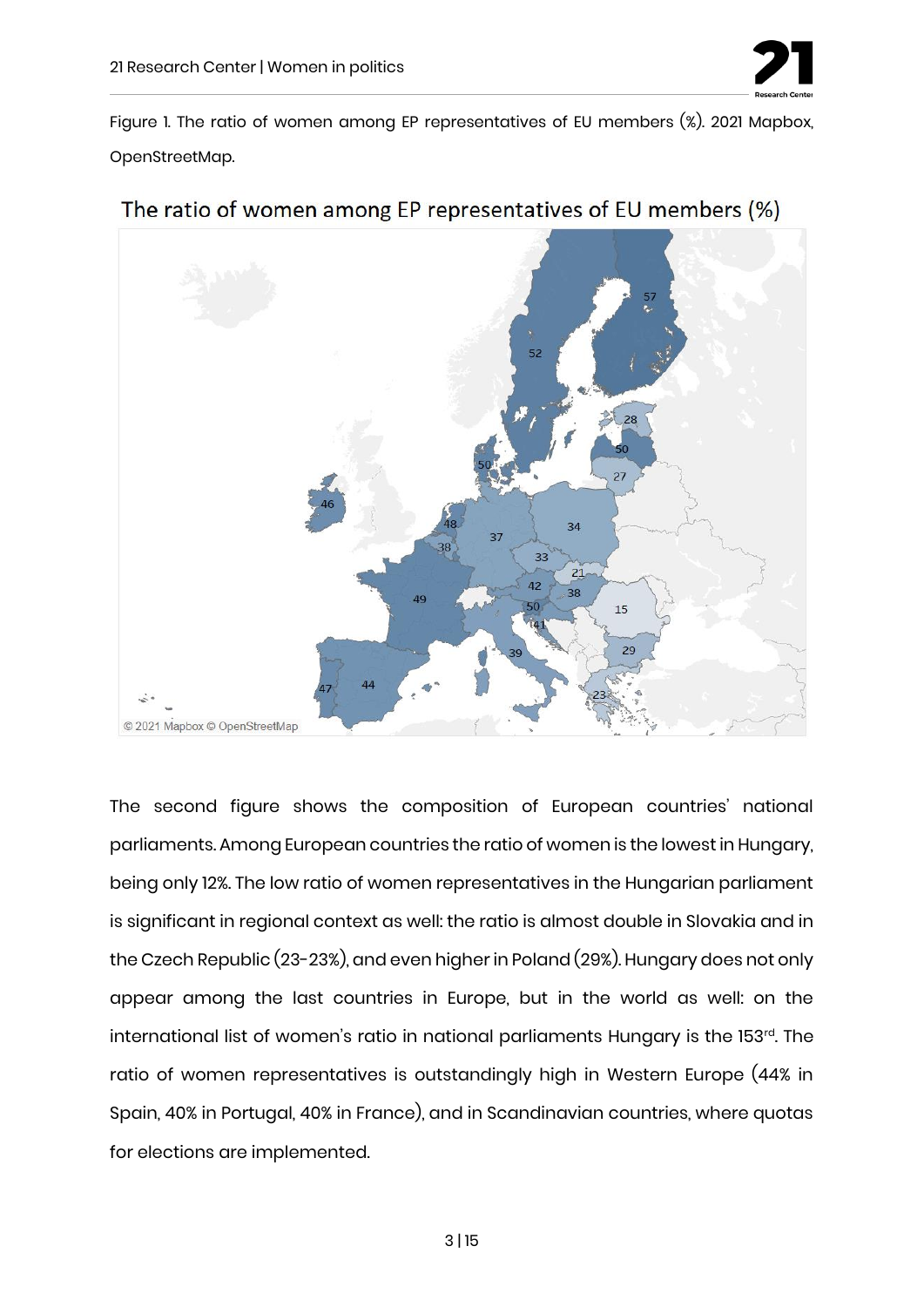

Figure 2. The ratio of women in the national parliaments of different countries (%). 2021 Mapbox, OpenStreetMap.



#### The ratio of women in the national parliaments of different countries

On the third figure we can see the composition of governments. The Hungarian government has 15 members without the prime minister, out of which 3 members are women. This ratio (20%) is average in the Eastern-Central European context, but far behind compared to Western and Nordic countries. At least half of the government members are women in Finland, Sweden, and Austria. What is more, we can find many female prime ministers in Northern countries, in Denmark, Finland, Iceland, Norway and Estonia. An interesting trend can be recognized in Balkan countries, where Bulgaria (52%), Albania (48%) and Serbia (46%) have many women in their cabinets.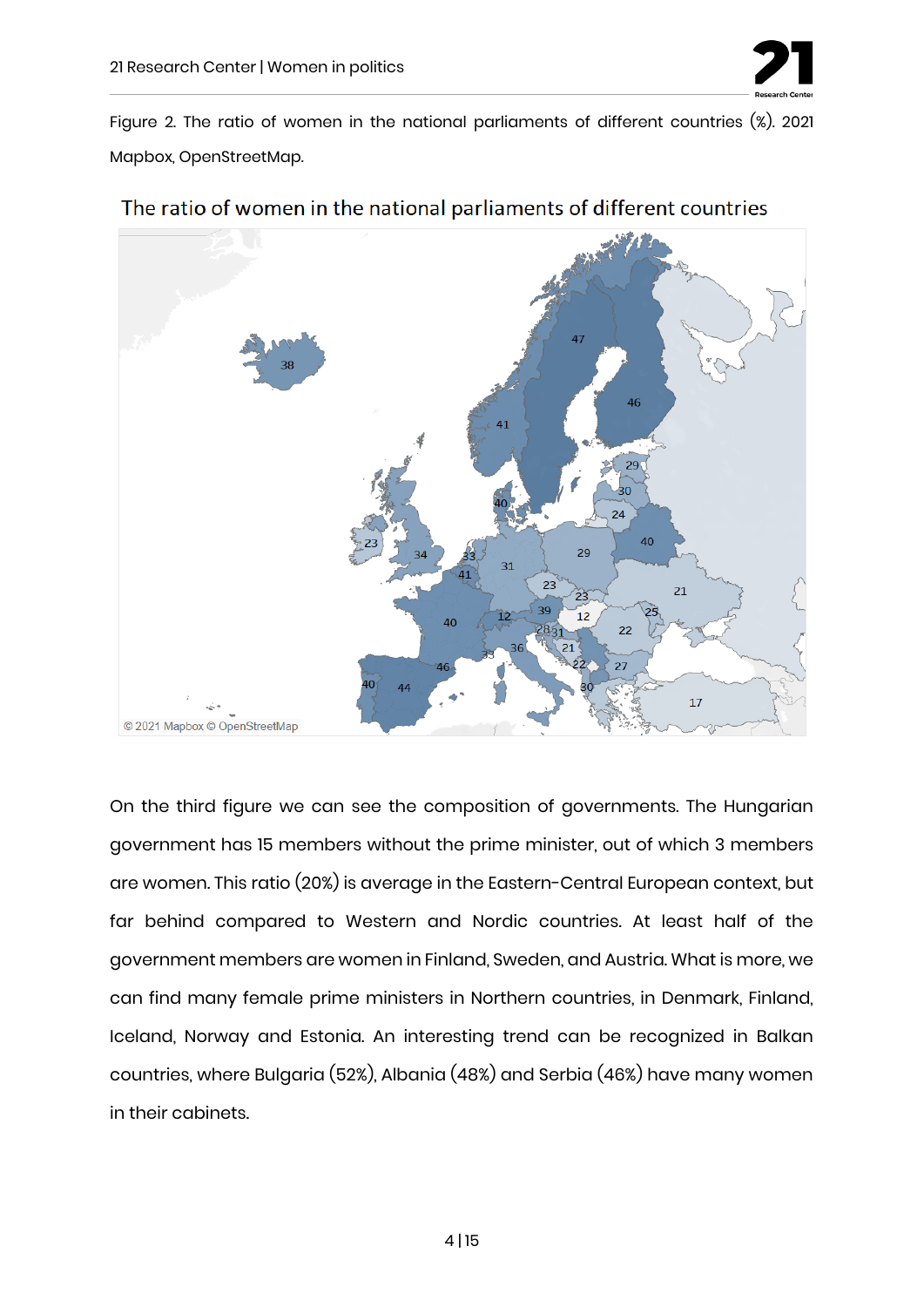

Figure 3. The ratio of women in the national governments of European countries (%). 2021 Mapbox, OpenStreetMap.



#### The ratio of women in the national governments of European countries

To sum up, it would be desirable to have a balanced gender ratio in decision making bodies, however in this matter Hungary is far behind not only compared to Europe, but to the world average as well. This is the result of the low ratio of women running in individual election districts, which is less than 40% in every party. This ratio is significantly low in the governing parties, giving most representatives. Only 6% of the individual candidates of Fidesz-KDNP were women in the 2018 parliamentary elections. The ratio of women running in individual districts was also low among the mandate-winning opposition parties: Jobbik 8%, LMP 17%, MSZP-Párbeszéd 19%, DK 29%, Együtt 30%.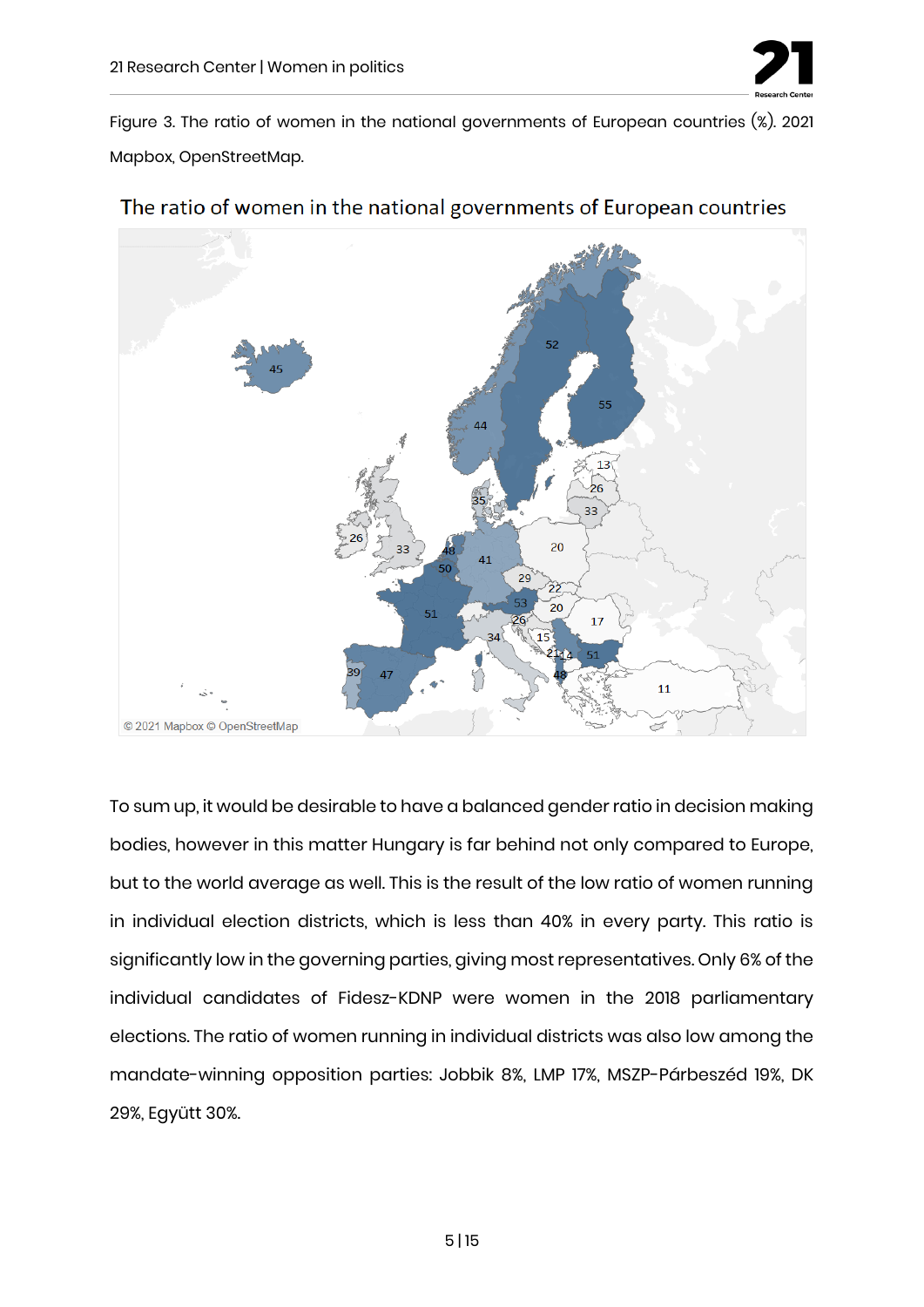

Representatives gaining mandates from party lists had a higher ratio of women, but not high enough to compensate for the majority of men. Among those getting a mandate from the list of Fidesz-KDNP 14% of them were women. Almost half of the representatives (43%) from the list of LMP, , while a quarter of the representatives (25%) from the list of MSZP-Párbeszéd were women. 93 candidates get into the parliament from lists. In 2018, 16 women were elected parliamentary representatives from the lists, one from DK, 3-3 from LMP, MSZP-P and Jobbik and one female representative of Fidesz gained mandate.

## **Second part: The difference between men and women's political interest, participation and preferences**

The next section provides an analysis of voter turnout and political behaviour, focusing on the effects of gender. Is there a gender gap in voting turnout? Do men and women vote and think differently about politics? We are analysing these questions using two databases, the ESS database from 2018 and a country-level poll from 2021 made by Medián.

#### **2018 – After the elections**

According to political scientists, women had been less active during political elections, but this seems to change especially in the most developed countries (Kostelka et al, 2018). However, in Hungary there is still a gender gap in the voting turnout. During the last parliamentary elections 24% of men did not vote, while this ratio was higher by 5,5 percentage points for women (29,5%). This could be the result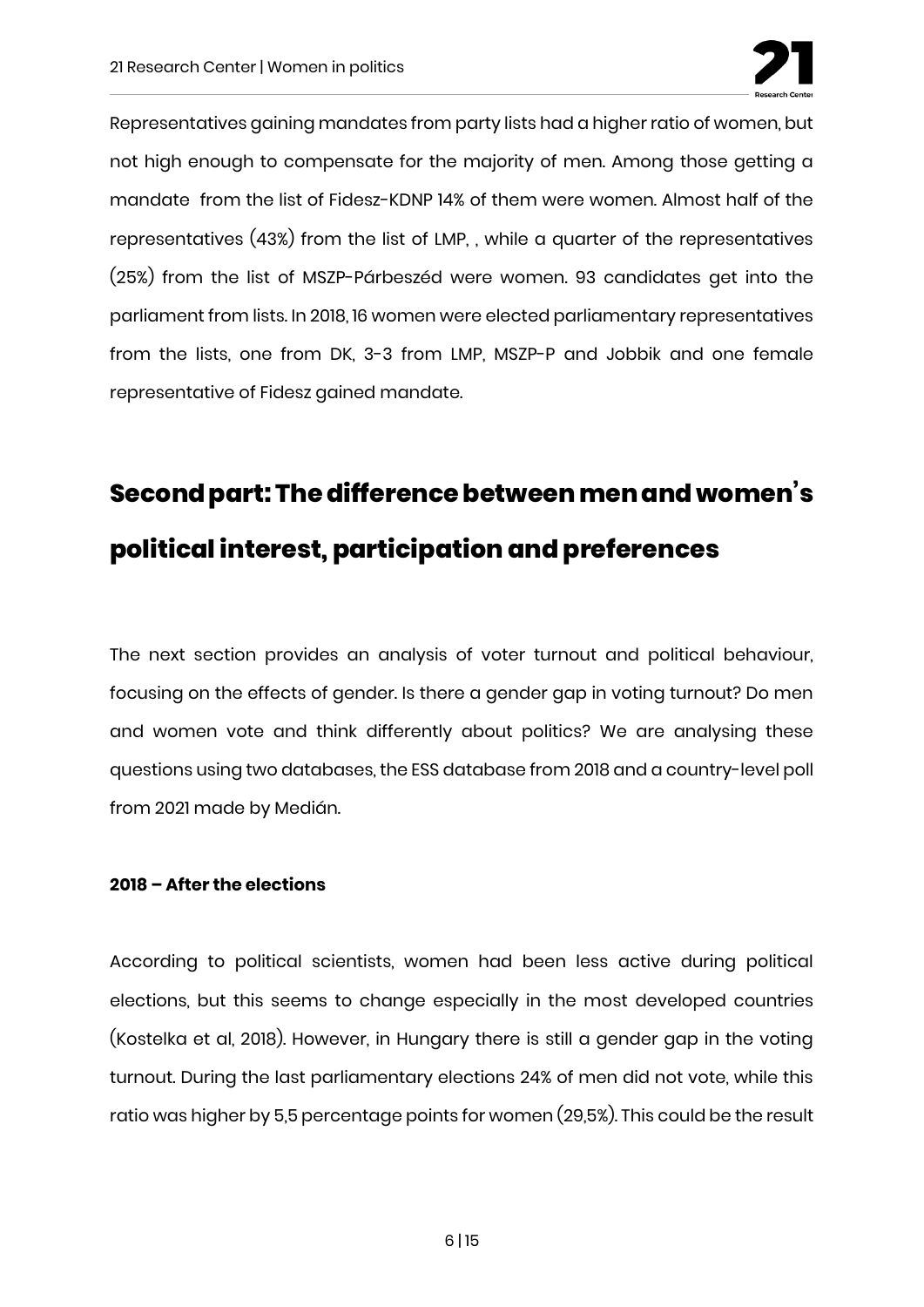

of the higher ratio of women (61%) not feeling close to any political parties compared to men (54%).



To answer the question if gender determines voter turnout, we conducted a logistic regression, which enables us to control for demographic and political variables at the same time. Our dependent variable was participation during the last elections, while the explanatory variables consisted of demographic variables (gender, years of education, age, religiousness), political values and activities (satisfaction with democracy, the placement of oneself on the left-right scale, political interest, relation to country, political activity). In the table odds ratios can be read, which show how much the chances of participating in elections are altered by belonging to a certain category compared to the reference category (e. g. how much more or less likely are women to participate in the last elections compared to men).

| *p=0,005 **p=0,001 |       |       |       |
|--------------------|-------|-------|-------|
|                    | B     | S.E.  | Wald  |
| Male               | 0,068 | 0,154 | 0,193 |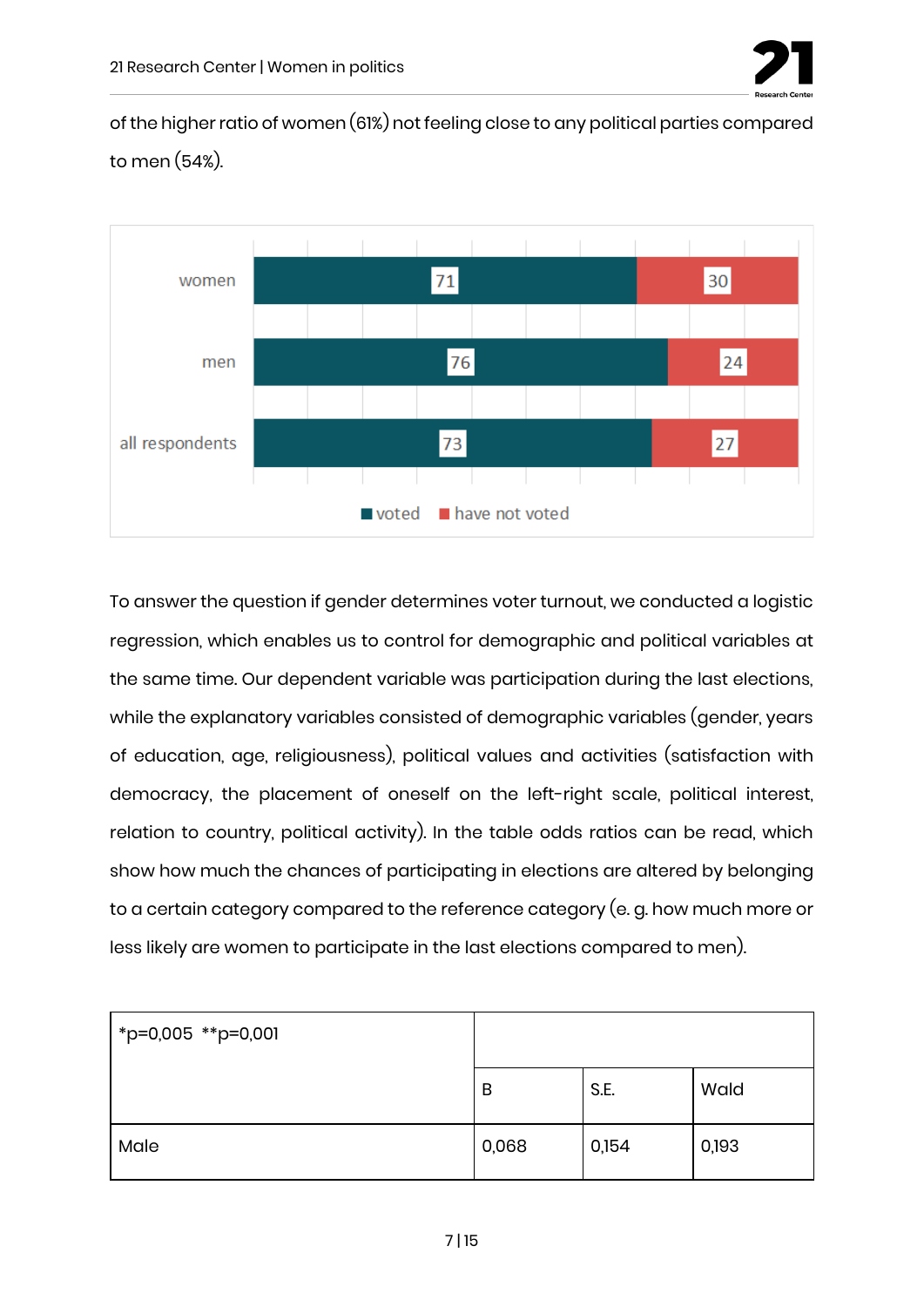

| Years of education                            | $0,1**$    | 0,025 | 15,886 |
|-----------------------------------------------|------------|-------|--------|
| Age                                           | 0,005      | 0,005 | 1,213  |
| Religiousness on a scale                      | 0,069      | 0,029 | 5,643  |
| Trust in parliament                           | $-0,031$   | 0,039 | 0,655  |
| Satisfaction with the way democracy<br>works  | 0,019      | 0,04  | 0,233  |
| Left-right scale                              |            |       | 24,566 |
| Left                                          | $-0,202$   | 0,265 | 0,58   |
| Center                                        | $-0,864**$ | 0,197 | 19,249 |
| <b>Political interest</b>                     |            |       | 47,902 |
| Very interested                               | 2,815*     | 0,935 | 9,068  |
| Interested                                    | $1,629**$  | 0,261 | 38,938 |
| Less interested                               | $0,725**$  | 0,165 | 19,302 |
| Feelings about country on a scale             | 0,058      | 0,032 | 3,145  |
| Participated in how many forms of<br>activity | 0,216      | 0,143 | 2,29   |
| Cox and Snell R                               | 1,3        |       |        |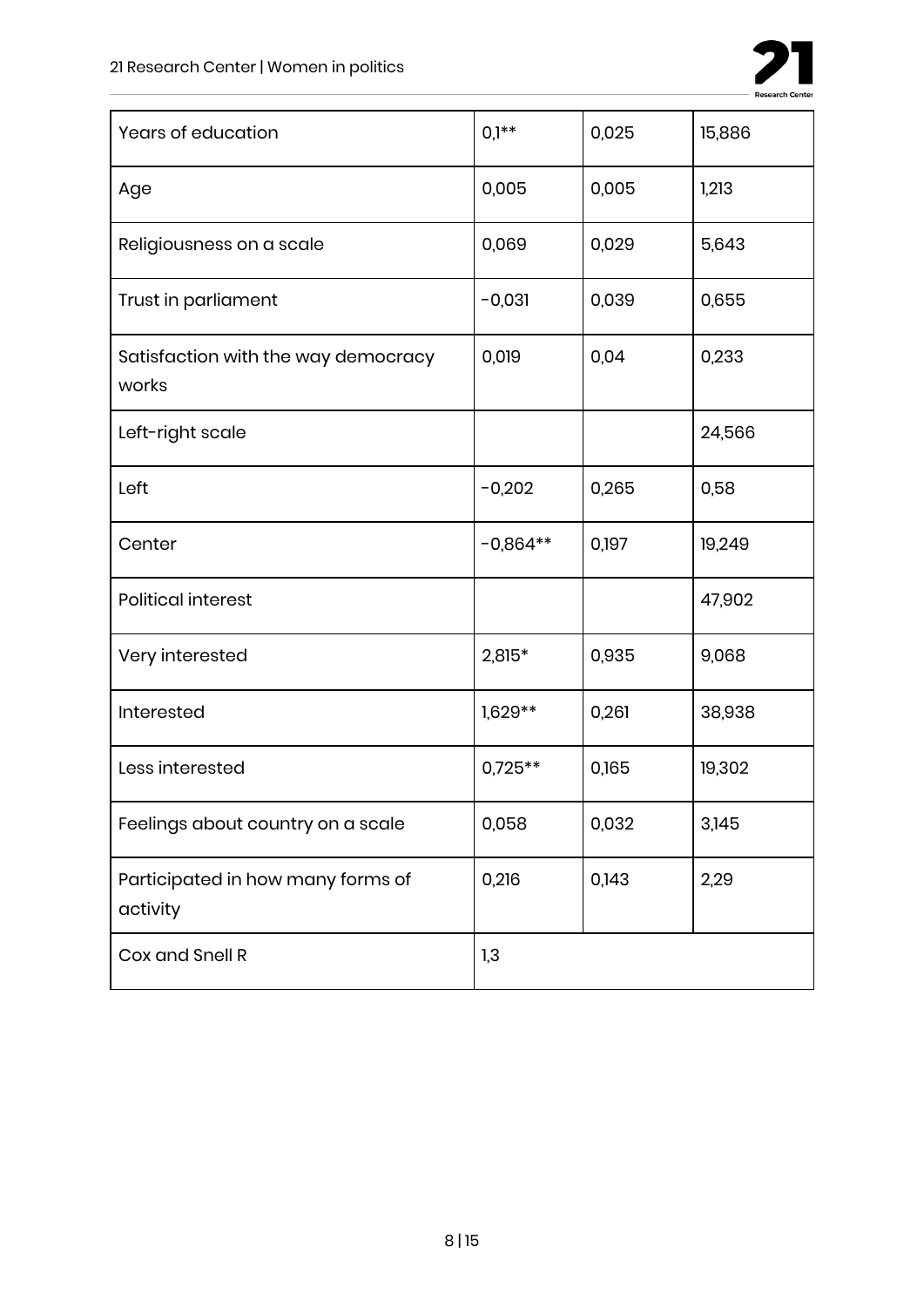

Only the years of education turned out to be significant in the model (however, if only demographic variables wereincluded, all of them would have been significant). Gender is only determinative if we do not control for political interest. This means that political variables and education are more determinant than gender. Location of oneself on the left-right scale proved to be decisiveas well, those who place themselves in the middle are less likely to participate in the elections then those who place themselves on the right, however the voter turnout of leftists and rightists is not statistically different. Political interest obviously determines voter turnout, even a minimal interest increases the chances of participating and the higher the interest the more likely that the respondent votes.

#### **Political interest**

Gender itself does not determine voter turnout, however it is worth analysing the differences in political behaviour between sexes. Political interest is relatively low in Hungary, only 4% is very interested in politics (6% of men and 3% of women). More than a third of women (36%) are not interested in it at all, whereas only 24% of men answered similarly. All in all, gender does not determine voter turnout but it affects political interest, which determines voter turnout.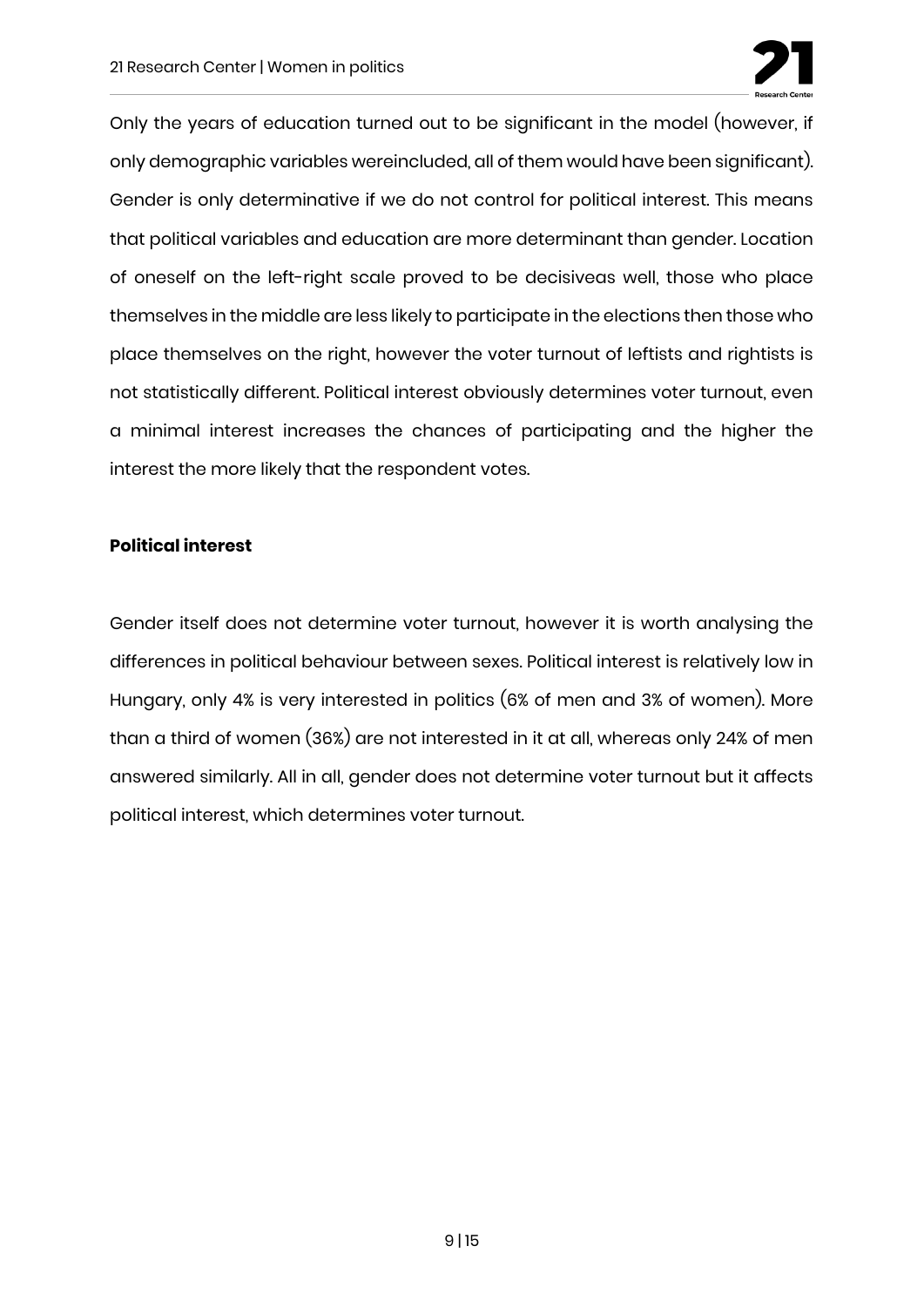



#### **Left-right scale**

Self-placement on the left-right scale proved to have a significant effect on voter turnout, however it does not correlates with gender.



#### **Other political variables**

The popularity of political parties is not very different between genders, only two parties show bigger differences. 8% of men and 2% less, 6% of women have voted for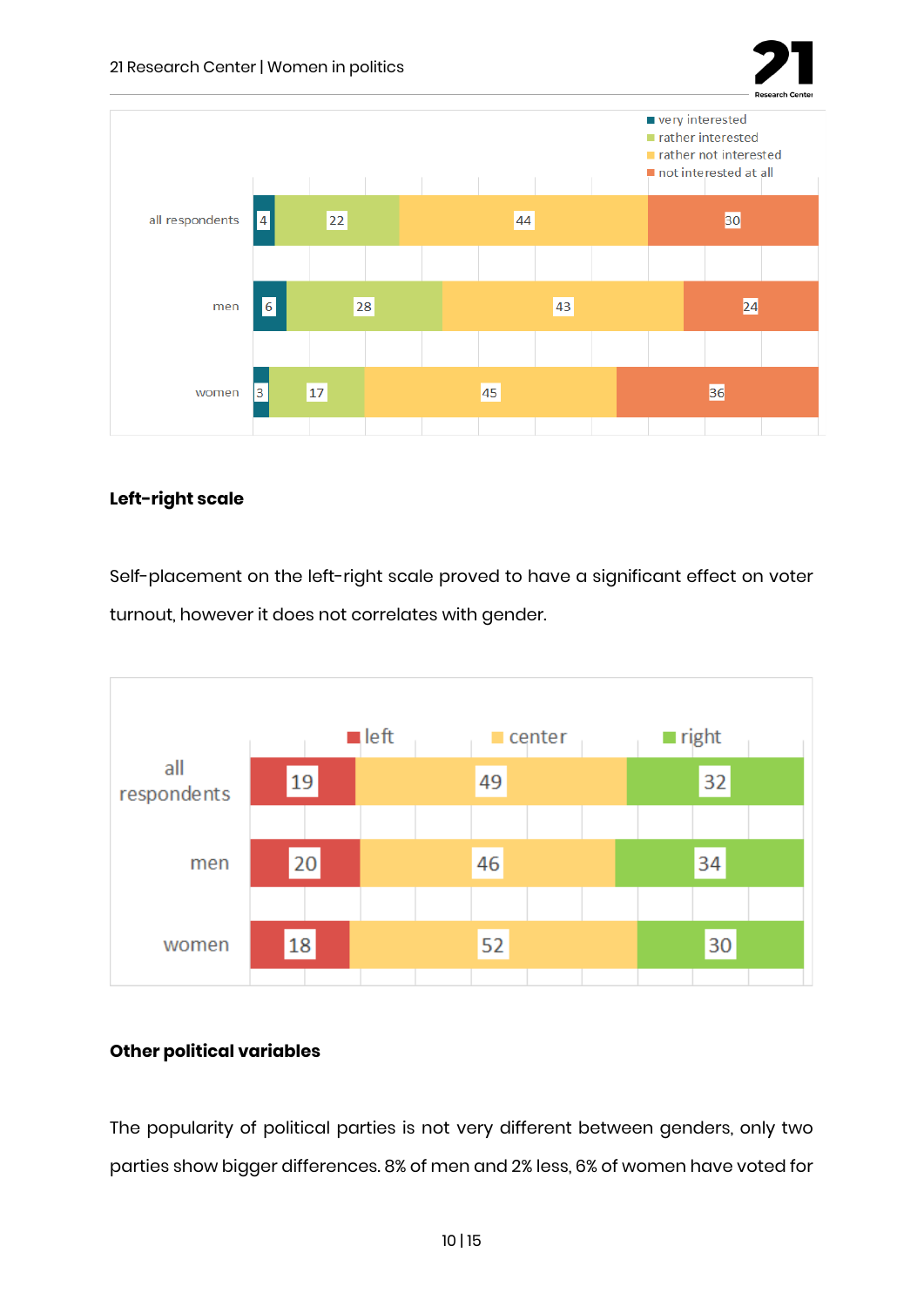

Jobbik during the last elections. The situation of MSZP is similar to that, the party is more popular among men (8%) than women (5%).



Political activity is very low in Hungary for both genders; however, men tend to be more active. More men (7%) have contacted politicians than women (5%), more of them shared political content (6% compared to women's 4%), more men have participated in demonstrations and joined organizations. Boycott and campaign stickers are only slightly more popular among men, while joining political parties or action groups and signing petitions were equally popular between men and women (0,6% and 4% respectively).

#### **2021 - Before elections**

#### **Voter turnout**

We analysed similar questions using a different database from 2021, where voter turnout is measured by asking if they would participate in elections in the near future. 7 percentage points less women responded that they would certainly vote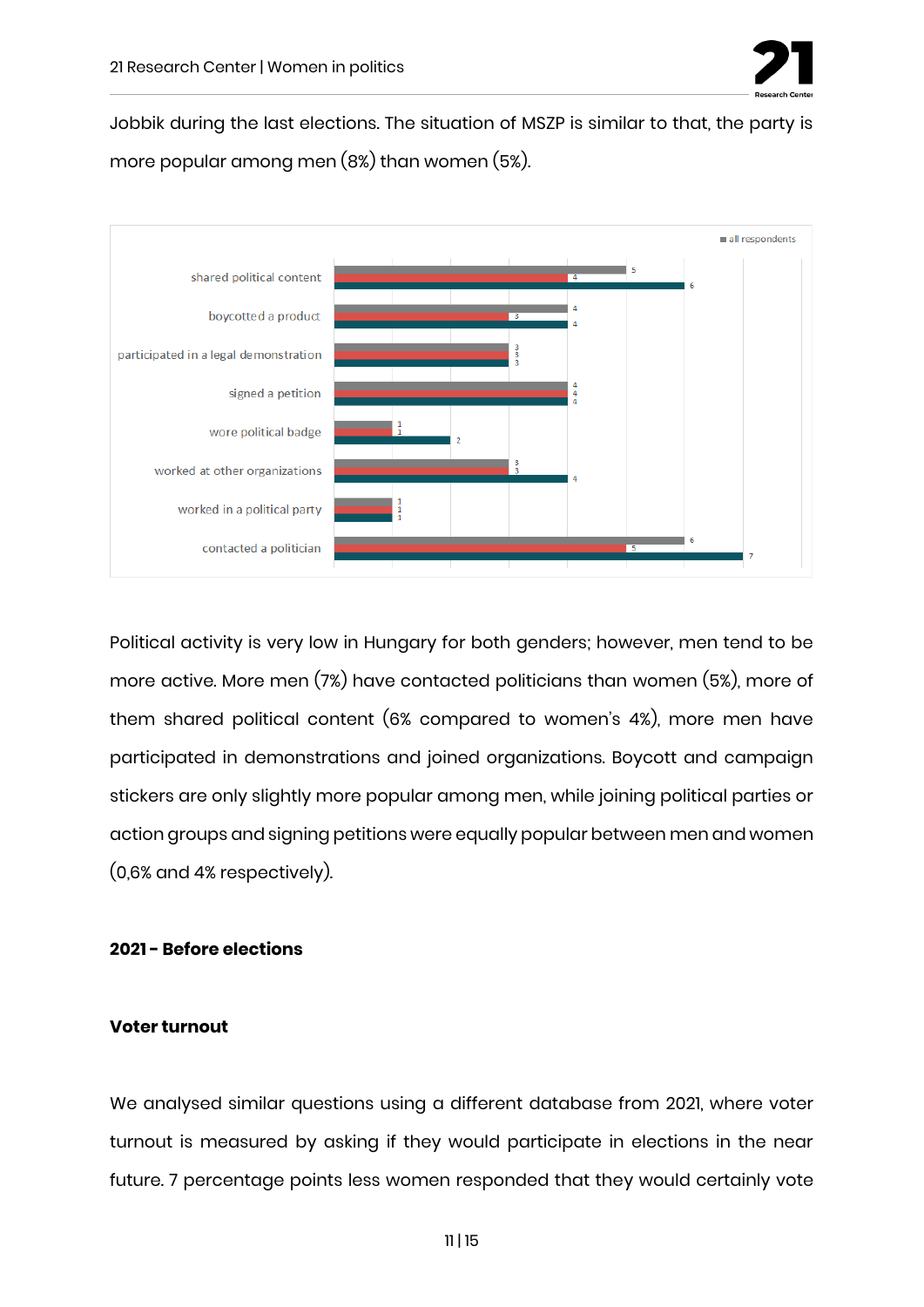

than men. However, if we add the two categories of certainly and probably voting, women and men have similar chances. In a multiple regression, controlling for age, type of settlement, income and education, there is still a significant difference, where women are less likely to certainly vote by 6,7%.



#### **Political preferences**

Is there a difference between the political preferences of women and men? More women (45%) are pro-government than men (41%) and more men would vote for the opposition list (32%) than women (26%). When choosing their political preferences, more women (20%) could or would not answer than men (17%). This could mean that women are more secretive about their political preferences, or they are more apolitical, or they feel like politics is a masculine field, therefore they don't want to form an opinion. When controlling for demographic variables, we have not found a significant correlation between gender and political preferences.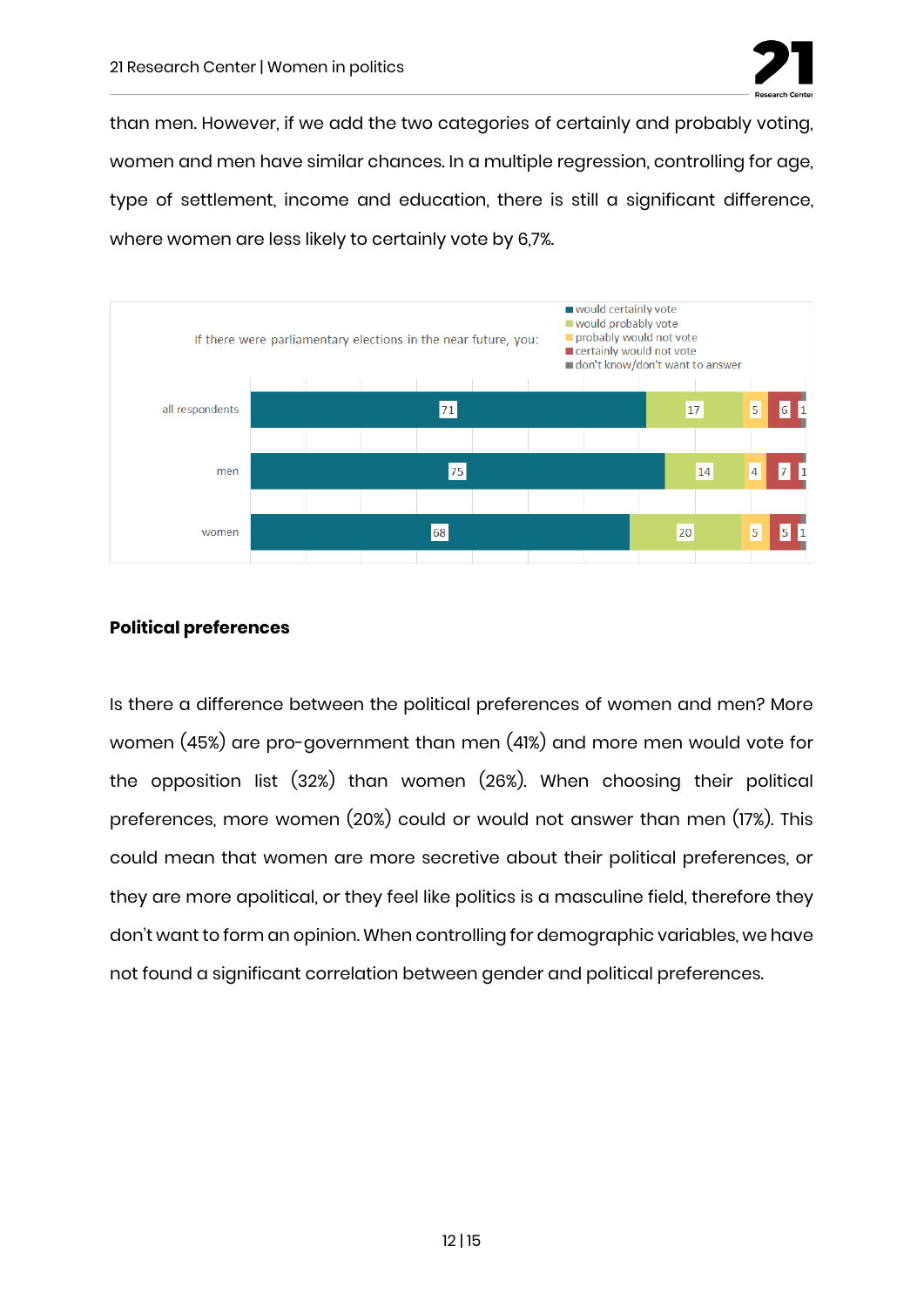



#### **Change of government**

5 percentage point less women are in favour of changing the government and similarly to the last question more women (14%) answered with not knowing or not wanting to answer, than men (10%). When conducting multiple regression, we have found no significant difference between the opinion of women and men. Instead, age and income were more determinative (the older the respondent was, the more likely they didn't want a change of government, the wealthier the respondent was, the more likely they wanted a change).

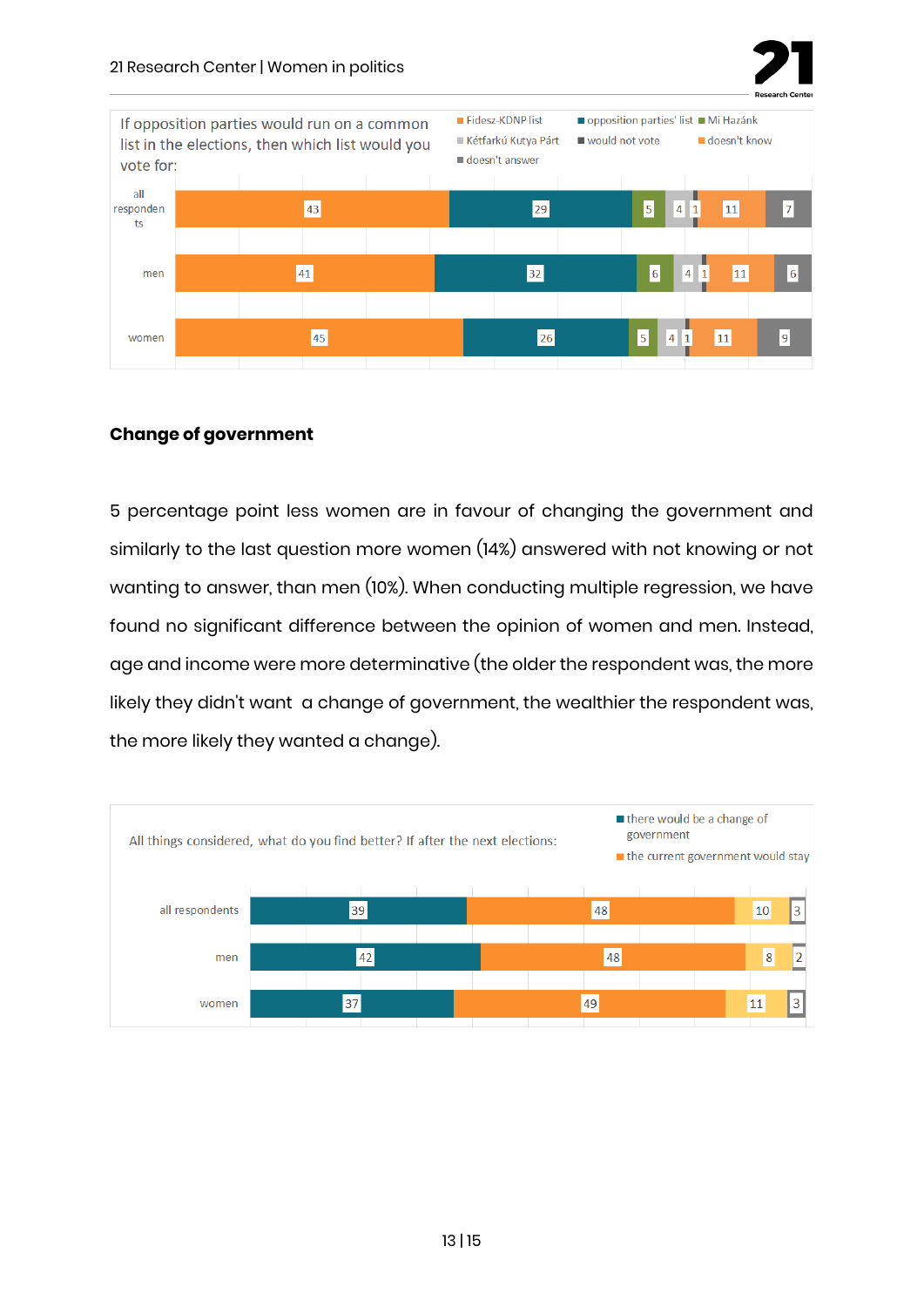

#### **Are things going in a good way?**

We also analysed the question whether the respondents think that generally, things in Hungary are going in a good or bad way. Women and men answered similarly, only slightly less women answered that things are going in a good way. There is no difference when controlling for demographic variables, but interestingly, when including political preferences, we have found that women are more pessimistic than men.



### **Summary**

According to the academic literature, the gender gap in voter turnout slowly fades away. The analysis with logistic regression shows which events increase the probability of voting. When analysing the database of ESS from 2018, we found that gender was insignificant when controlling for other demographic variables. Education, political interest and the placement of oneself on the left-right scale were more significant than gender. The takeaway from the 2021 database is that women are less certain whether to vote in the next elections. Although the latter